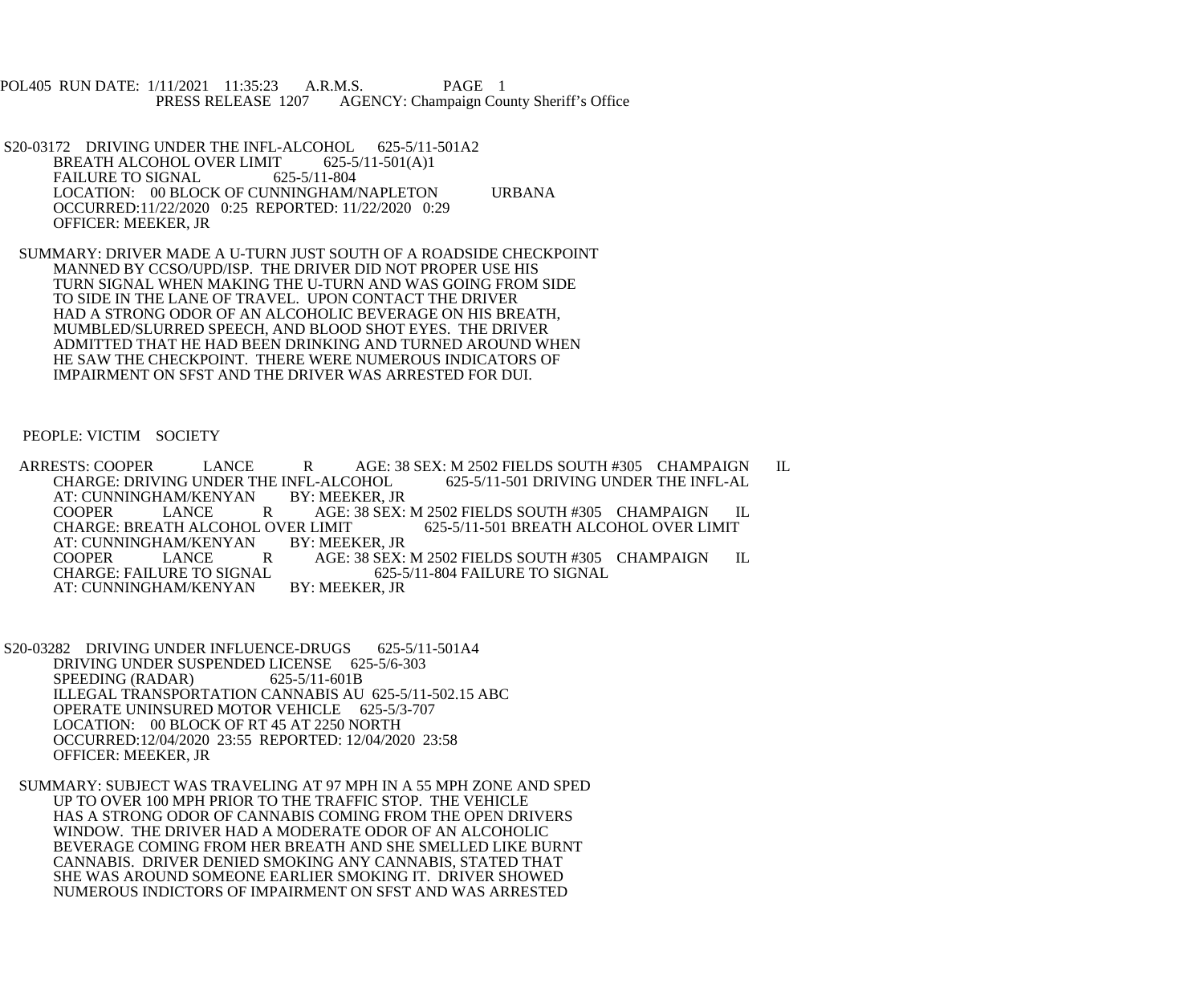POL405 RUN DATE: 1/11/2021 11:35:23 A.R.M.S. PAGE 2<br>PRESS RELEASE 1207 AGENCY: Champaign Cou AGENCY: Champaign County Sheriff's Office FOR DUI. DRIVER REFUSED CHEMICAL TESTING. 4.1 GRAMS OF CANNABIS WAS LOCATED IN THE DRIVERS DOOR POCKET.

PEOPLE: VICTIM SOCIETY

ARRESTS: ROSE LAENECE R AGE: 21 SEX: F 2403 GRANGE URBANA IL<br>CHARGE: DRIVING UNDER INFLUENCE-DRUGS 625-5/11-501 DRIVING UNDER INFLUENCE-D CHARGE: DRIVING UNDER INFLUENCE-DRUGS<br>AT: RT 45/FORD HARRIS BY: MEEKER, JR AT: RT 45/ FORD HARRIS BY<br>ROSE LAENECE R ROSE LAENECE R AGE: 21 SEX: F 2403 GRANGE URBANA IL<br>CHARGE: DRIVING UNDER SUSPENDED LICENSE 625-5/6-303 DRIVING UNDER SUSPENDED L CHARGE: DRIVING UNDER SUSPENDED LICENSE<br>AT: RT 45/FORD HARRIS BY: MEEKER. JR AT: RT 45/ FORD HARRIS BY<br>ROSE LAENECE R ROSE LAENECE R AGE: 21 SEX: F 2403 GRANGE URBANA IL<br>CHARGE: SPEEDING (RADAR) 625-5/11-601 SPEEDING (RADAR)  $(625-5/11-601$  SPEEDING (RADAR) BY: MEEKER, JR AT: RT 45/ FORD HARRIS BY<br>ROSE LAENECE R AGE: 21 SEX: F 2403 GRANGE URBANA IL<br>DN CANNABIS AU 625-5/11-502 ILLEGAL TRANSPORTATION CA CHARGE: ILLEGAL TRANSPORTATION CANNABIS AU AT: RT 45/ FORD HARRIS BY: MEEKER, JR AT: RT 45/ FORD HARRIS BY: MEEKER, JR R AGE: 21 SEX: F 2403 GRANGE URBANA IL<br>RED MOTOR VEHICLE 625-5/3-707 OPERATE UNINSURED MOTOR V CHARGE: OPERATE UNINSURED MOTOR VEHICLE<br>AT: RT 45/FORD HARRIS BY: MEEKER. JR AT: RT 45/ FORD HARRIS

S20-03308 FORGERY 720-5/17-3<br>DECEPTIVE PRACTICES 720-5/17-1 DECEPTIVE PRACTICES LOCATION: 1400 BLOCK OF DUNLAP AV N SAVOY OCCURRED:12/03/2020 18:00 REPORTED: 12/08/2020 9:38 OFFICER: GABRA, KEROLOS

 SUMMARY: THE VICTIM REPORTED THAT HE DISCOVERED TWO SEPARATE CHECKS MISSING FROM HIS CHECKBOOK THAT WERE LATER USED FRAUDULENTLY. THE OFFENDER WAS LOCATED AND ADVISED SHE ONLY USED ONE CHECK FRAUDULENTLY AND THE VICTIM GAVE HER THE OTHER ONE. THE VICTIM DENIED EVER GIVING THE OFFENDER ANY CHECKS.

PROPERTY: STOLEN 2 CHECKS/BONDS NON-NEGOTIAB

PEOPLE: VICTIM CIRCLE K JOHN ST. CHAMPAIGN IL VICTIM CIRCLE K PROSPECT AVE. CHAMPAIGN IL VICTIM CIRCLE K PROSPECT AVE.<br>VICTIM AGE: 70 SEX: M CHAMPAIGN IL VICTIM AGE: 70 SEX: M CHAMPAIGN

ARRESTS: POLLOCK SAMANTHA L AGE: 29 SEX: F 504 W MEYER ST THOMSBORO IL CHARGE: FORGERY 720-5/17-3 FORGERY CHARGE: FORGERY 720-5/17-3 F<br>AT: 502 S LIERMAN AVE BY: GABRA, KEROLOS AT: 502 S LIERMAN AVE<br>POLLOCK SAMANTHA POLLOCK SAMANTHA L AGE: 29 SEX: F 504 W MEYER ST THOMSBORO IL<br>CHARGE: DECEPTIVE PRACTICES 720-5/17-1 DECEPTIVE PRACTICES CHARGE: DECEPTIVE PRACTICES 720-5/17-1 DECEPTIVE PRACTICES<br>AT: 502 S LIERMAN AVE BY: GABRA. KEROLOS BY: GABRA, KEROLOS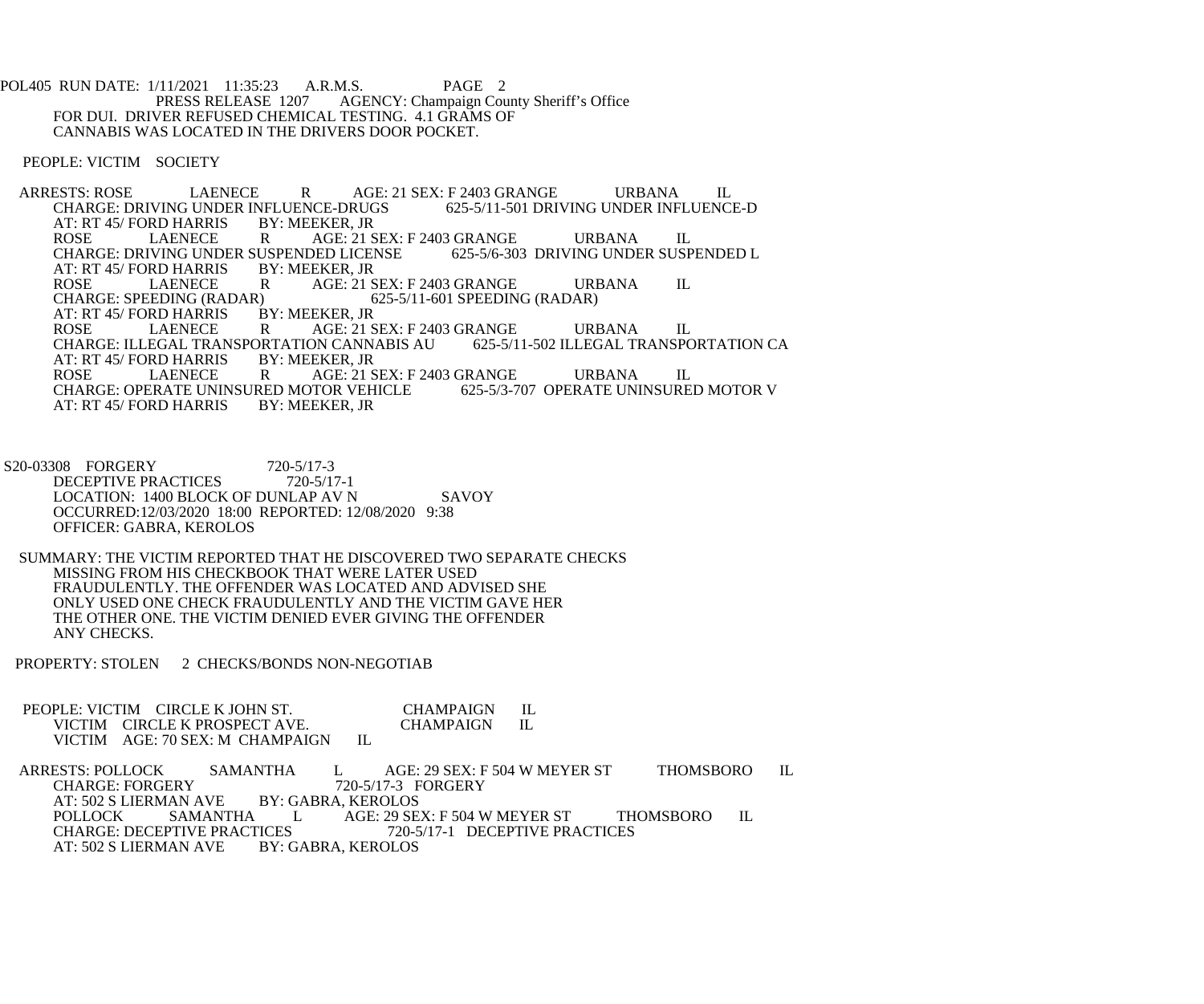POL405 RUN DATE: 1/11/2021 11:35:23 A.R.M.S. PAGE 3<br>PRESS RELEASE 1207 AGENCY: Champaign Cou AGENCY: Champaign County Sheriff's Office

S20-03388 FRAUD-DECEPTION 720-5/17-6 THRU 47<br>LOCATION: 00 BLOCK OF BARBARA DR TOLONO LOCATION: 00 BLOCK OF BARBARA DR OCCURRED:12/08/2020 11:38 REPORTED: 12/08/2020 11:38 OFFICER: MARSH, JESSE

 SUMMARY: ON 12/08/2020 A CHAMPAIGN COUNTY SHERIFF'S DEPUTY WAS DISPATCHED TO A RESIDENCE IN THE 600 BLOCK BARBARA, TOLONO TO MEET WITH A RESIDENT REGARDING A FRAUDULENT UNEMPLOYMENT CLAIM FILED UNDER HIS NAME.

 OFFENDER SEX: RACE: HEIGHT: 000 WEIGHT: 000 HAIR: EYES: VICTIM AGE: 55 SEX: M TOLONO IL

S20-03381 HIT AND RUN RETAIN - HISTORICAL CONSPIRE<br>OPERATE UNINSURED MOTOR VEHICLE 625-5/3-707 CONSPIRE OPERATE UNINSURED MOTOR VEHICLE 625-5/3-707 CONS<br>FAILURE TO REDUCE SPEED 625-5/11-601A CONSPIRE FAILURE TO REDUCE SPEED 625-5/11-601A CONS<br>LOCATION: 00 BLOCK OF DUNLAP AV N SAVOY LOCATION: 00 BLOCK OF DUNLAP AV N OCCURRED:12/16/2020 15:59 REPORTED: 12/16/2020 15:59 OFFICER: WELDON, MATTHEW

 SUMMARY: DISPATCHED TO A SAVOY ADDRESS IN REFERENCE TO A HIT AND RUN VEHICLE ACCIDENT. METCAD ADVISED THE REPORTING PERSON WAS FOLLOWING THE SUSPECT VEHICLE, BUT EVENTUALLY STOPPED FOLLOWING IN TOLONO TO MEET WITH DEPUTIES. THE REPORTING PERSON SAID THE SUSPECT HAD REVERSED INTO THEIR VEHICLE CAUSING MINOR DAMAGE, THEN FLED. THE SUSPECT/SUSPECT VEHICLE WERE LOCATED LATER THAT NIGHT AND CITATIONS WERE ISSUED. A SEPARATE CRASH REPORT WAS COMPLETED.

PROPERTY: DAMAGED 1 AUTO COLOR: WHI/ 2006 MAKE: FORD MODEL: F25 BODY: PK LIC#: WI LY2906 DAMAGED 1 AUTO<br>COLOR: GRY/ 2014 MAKE: FORD MODEL: FUS BODY: PC LIC#: IL AUTH1

 PEOPLE: VICTIM SOCIETY OFFENDER AGE: 69 SEX: M VICTIM AGE: 66 SEX: M CHAMPAIGN IL

S20-03383 NO FOID CARD 430-65/2 LOCATION: 00 BLOCK OF LAUREL DR ST JOSEPH OCCURRED:12/16/2020 18:00 REPORTED: 12/16/2020 18:21 OFFICER: REIFSTECK, CHASE

 SUMMARY: ON WEDNESDAY (12/16/20) AT APPROXIMATELY 1823 HRS, CHAMPAIGN COUNTY DEPUTY SHERIFFS WERE DISPATCHED TO A RESIDENCE IN SAINT JOSEPH, TO REMOVE AN UNWANTED SUBJECT FROM A RESIDENCE. UPON ARRIVAL, A NARRATIVE WAS OBTAINED FROM BOTH OF THE PARTIES INVOLVED. THE FEMALE RP SIMPLY WISHED FOR HER LIVE-IN BOYFRIEND TO BE REMOVED, AS SHE BELIEVED HIM TO BE UNDER THE INFLUENCE OF AN UNKNOWN SUBSTANCE. THE RP ALLOWED THE MALE TO REMAIN AT THE RESIDENCE FOR THE NIGHT. WHILE ON SCENE, IT WAS DISCOVERED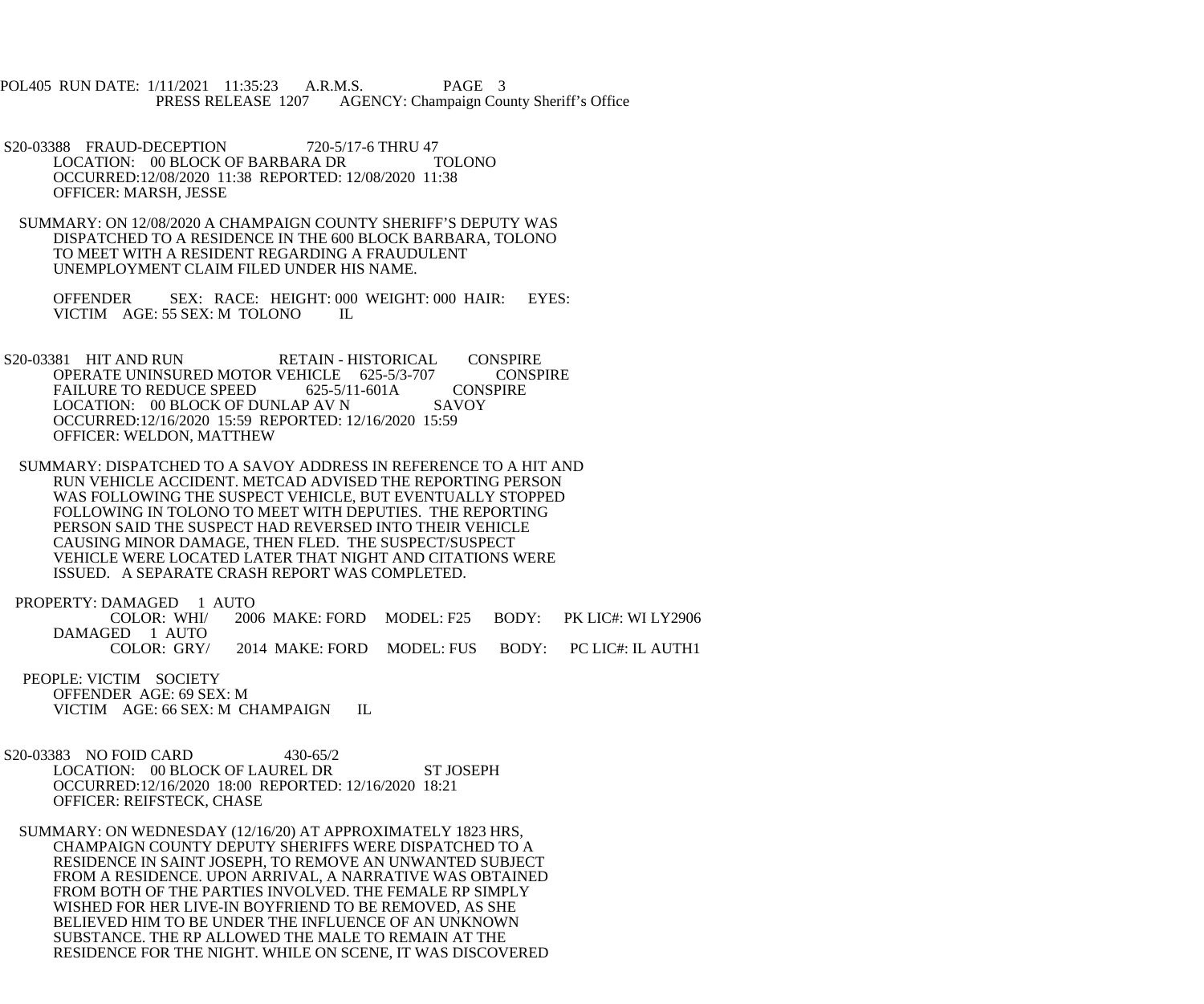POL405 RUN DATE: 1/11/2021 11:35:23 A.R.M.S. PAGE 4<br>PRESS RELEASE 1207 AGENCY: Champaign Cou AGENCY: Champaign County Sheriff's Office THAT THE MALE INVOLVED, WAS IN POSSESSION OF A FIREARM WITH AN EXPIRED FOID CARD. HIS FIREARM AND AMMUNITION WERE SEIZED, FOR SAFEKEEPING.

 PEOPLE: VICTIM SOCIETY OFFENDER AGE: 32 SEX: M

 S20-03395 RECOVERED STOLEN VEHICLE LOCATION: 00 BLOCK OF DODSON DR URBANA TOWNSHIP OCCURRED:12/18/2020 23:00 REPORTED: 12/18/2020 23:00 OFFICER: CHRISTENSEN, CORY

 SUMMARY: WHILE ON ROUTINE PATROL, A STOLEN VEHICLE OUT OF CHICAGO IL WAS LOCATED RUNNING ON DODSON DR IN FRONT OF A RESIDENCE IN THE 300 BLOCK OF DODSON DR. THE VEHICLE WAS RECOVERED AND TOWED TO REYNOLD'S TOWING.

PROPERTY: STOLEN 1 MOTOR VEHICLE-OTHER

 PEOPLE: VICTIM SOCIETY OFFENDER SEX: RACE: HEIGHT: 000 WEIGHT: 000 HAIR: EYES: VEHICLE: COLOR: BLK/BLK DR 2008 MAKE: MERZ MODEL: 350 BODY: 4D

 S21-00009 ACCIDENT INVOLVING INJURY FAILURE TO REDUCE SPEED 625-5/11-601A<br>NO DRIVERS LICENSE 625-5/6-101 NO DRIVERS LICENSE OPERATE UNINSURED MOTOR VEHICLE 625-5/3-707 DRIVING UNDER THE INFL-ALCOHOL 625-5/11-501A2 LOCATION: 500 BLOCK OF CRITTENDEN ST W HOMER OCCURRED: 1/01/2021 12:31 REPORTED: 1/01/2021 12:31 OFFICER: BEASLEY, CHAD

 SUMMARY: RESPONDED FOR SINGLE VEHICLE ACCIDENT WITH PERSONAL INJURY. SUSPECT WAS HEADING EAST ON CRITTENDEN, HOMER, IL WHEN THE VEHICLE LOST CONTROL, STRIKING A TREE. ROAD CONDITIONS WERE POOR WITH ICE AND SLUSH ON THE ROADWAY. SUSPECT WAS BEING TREATED FOR INJURIES SUSTAINED TO HIS HIP. I LATER LEARNED SUSPECT DISLOCATED AND FRACTURED HIS HIP. SUSPECT ADMITTED TO DRINKING. SUSPECT SUBMITTED TO DUI KIT AT OSF AND WAS CITED FOR DUI.

PEOPLE: VICTIM SOCIETY

ARRESTS: CURTISS JASON ROBERT AGE: 34 SEX: M 304 S MAIN HOMER IL<br>CHARGE: FAILURE TO REDUCE SPEED 625-5/11-601 FAILURE TO REDUCE SPEED CHARGE: FAILURE TO REDUCE SPEED 625-5/11-601 FAILURE TO REDUCE SPEED AT: HOMER BY: BEASLEY, CHAD<br>CURTISS JASON ROBERT AG AGE: 34 SEX: M 304 S MAIN HOMER IL<br>625-5/6-101 NO DRIVERS LICENSE CHARGE: NO DRIVERS LICENSE<br>AT: HOMER BY: BEAS AT: HOMER BY: BEASLEY, CHAD<br>CURTISS JASON ROBERT AGI ROBERT AGE: 34 SEX: M 304 S MAIN HOMER IL<br>RED MOTOR VEHICLE 625-5/3-707 OPERATE UNINSURED MOTOR V CHARGE: OPERATE UNINSURED MOTOR VEHICLE AT: HOMER BY: BEASLEY, CHAD